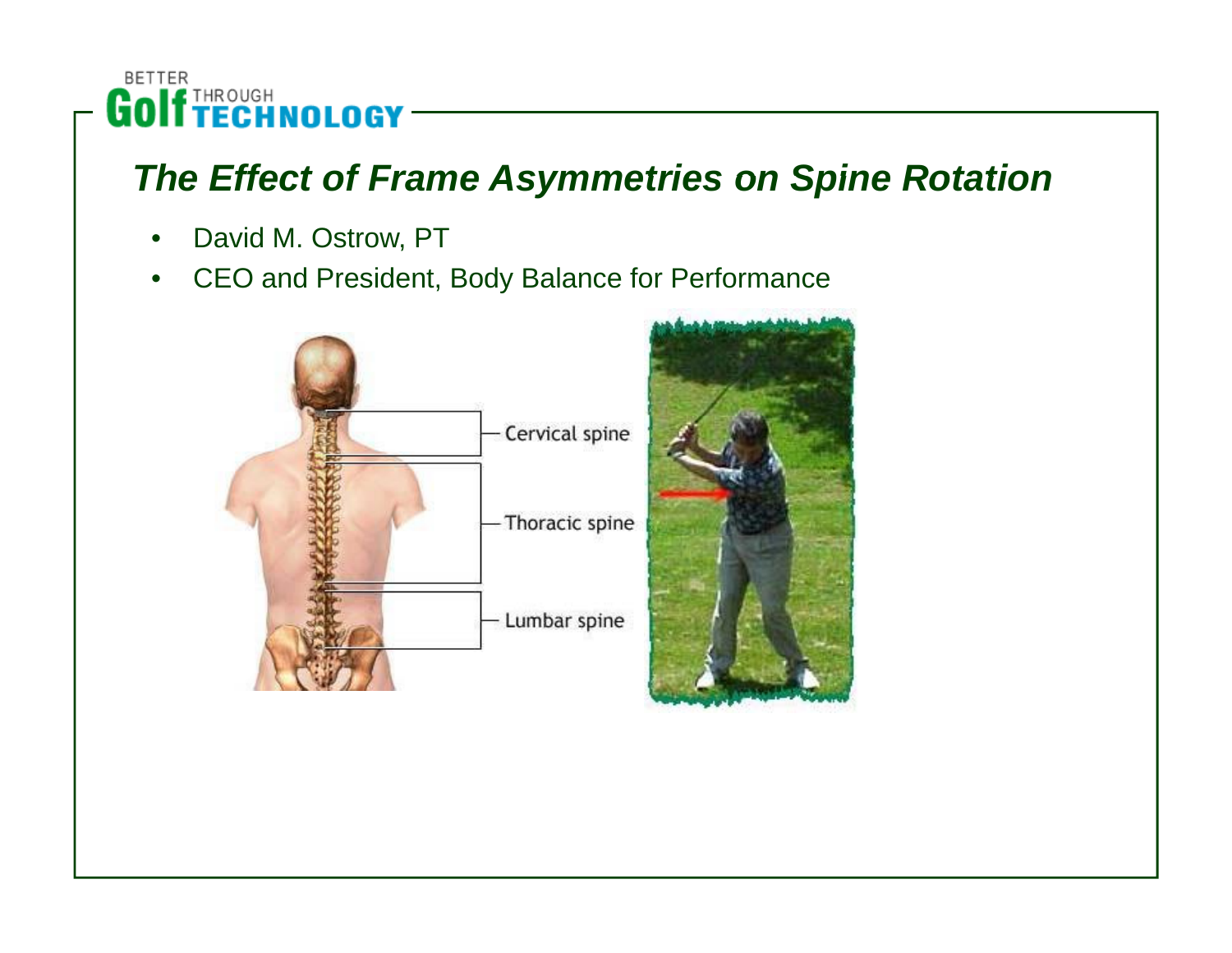## **BETTER** THROUGH<br>TECHNOLOGY

# *Overview*

- •A set of bullets summarizing the research at a high level
- • Clinical Retrospective Study of the effect of muscle and boney imbalances in the pelvis on the biomechanics of spine rotation.
- • Studied and measure 50 consecutive golf clients in the clinic for pelvic girdle asymmetry, and chest rotation.
- • Applied standard Body Balance for Performance Approach to treatment for pelvic girdle using the 3R Approach™ to golf performance training.
- Retested pelvic girdle alignment and spine rotation.
- •We are trying to prove to the golf community that golf fitness begins with proper frame alignment and posture as promotes correct biomechanics of the spine.
- •We believe that this information will assist teachers in understanding why students struggle to make effective and permanent changes to their golf spine motions as the problems are founded in the biomechanics of the human body.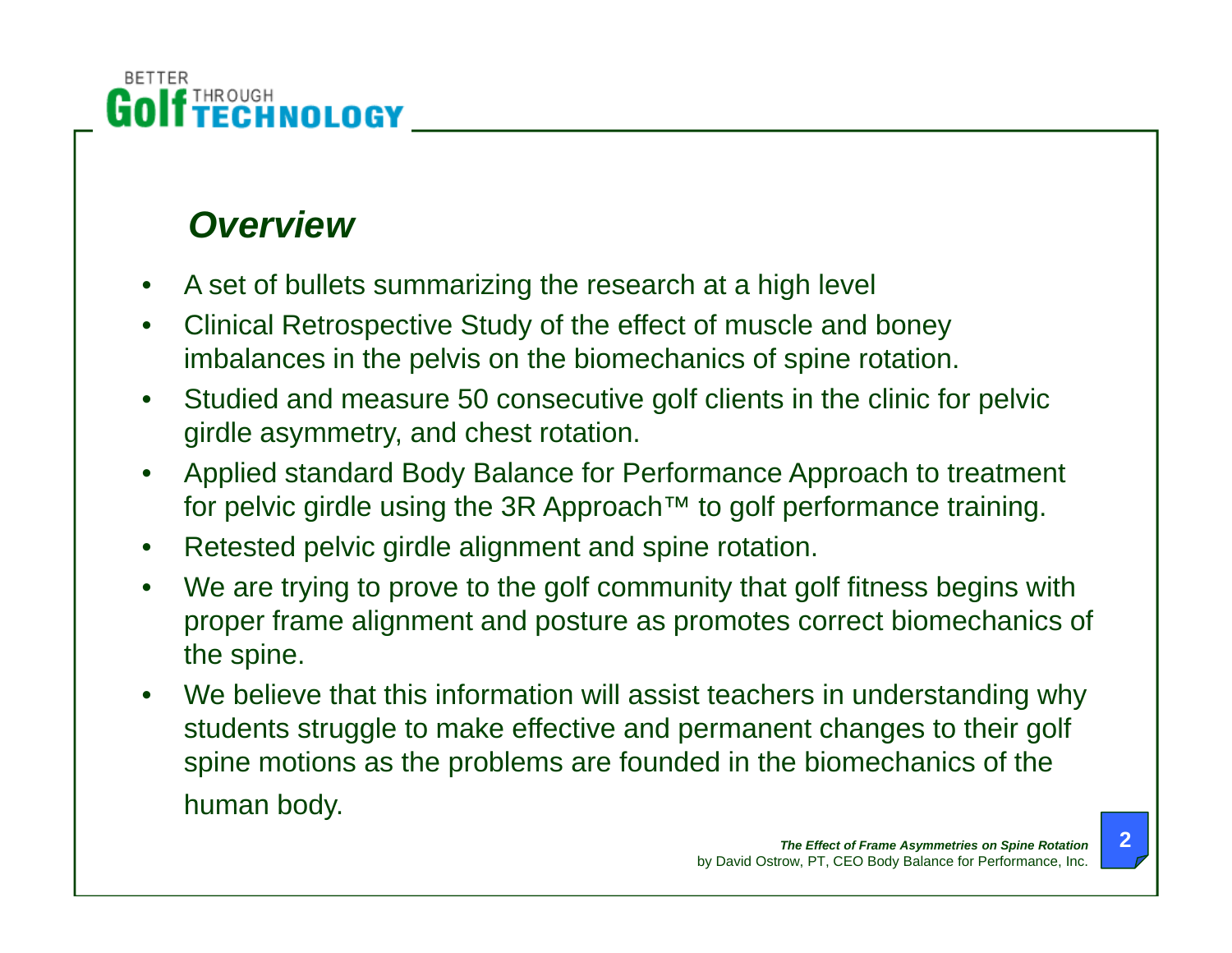

## *Hypothesis and Goals*

- • Frame Asymmetries in the human pelvis cause functional biomechanical changes in the spine. Improving pelvic girdle alignment alignment will result in increased spine rotation. This in turn will lead to improved rotation in the golf swing.
- • It is well documented in the medical literature that pelvic girdle asymmetries are related to abnormal spinal curves called scoliosis. This is lateral flexion of the spine.
- • According to Fryette's Laws of spinal biomechanics when the spine is postured in side bending it leads to resting rotation in the opposite direction and limited rotation to the same side as the side bending.
- $\bullet$  White and Panjabii, in Clinical Biomechanics of the spine further confim this data.
- $\bullet$  It is our hypothesis that open shoulders at address and many of the back swing problems that are observed in the golf motion are related to this phenomenon described in the literature.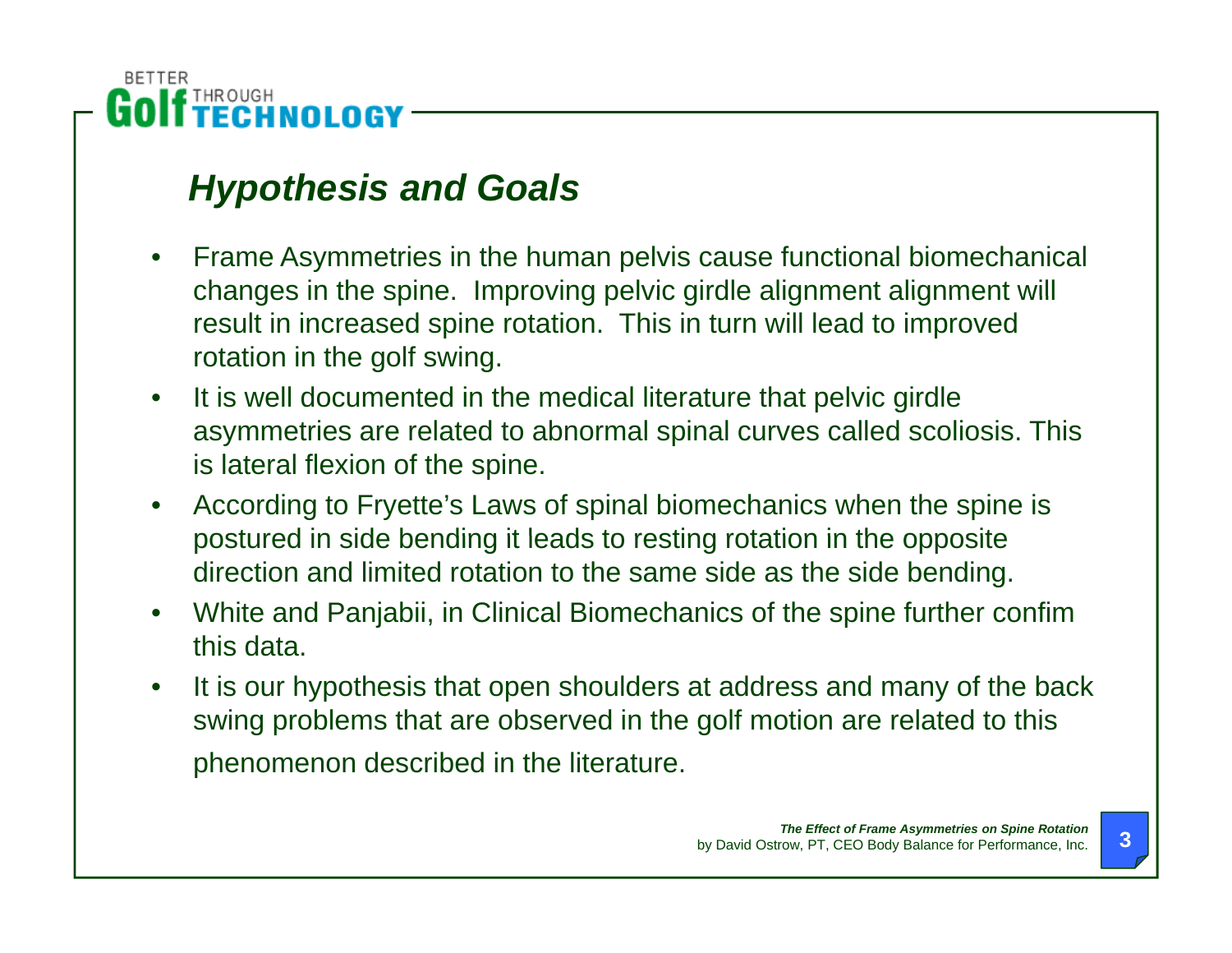### **BETTER If THROUGH NOLOGY**

## *Method*

- • 50 consecutive clients at the Body Balance for Performance, Inc National Headquarters were included in the study.
- • We measured pelvic girdle alignment in the standard manner described in the physical therapy literature
	- For the pelvic girdle, the boney landmarks of the ASIS and PSIS were measured for alignment by palpation and visualization techniques by the same clinician. Alignment was recorded on the initial client data sheet.
	- For spine rotation standard goniometric testing method was employed by the same clinical for all subjects. All Goniometric measures were recorded on the initial client data sheet. The sheet are shown as a Rotation
	- All pretreatment and post treatment testing was performed by the same clinician.

Limited Spine

Elevated Pelvis Left

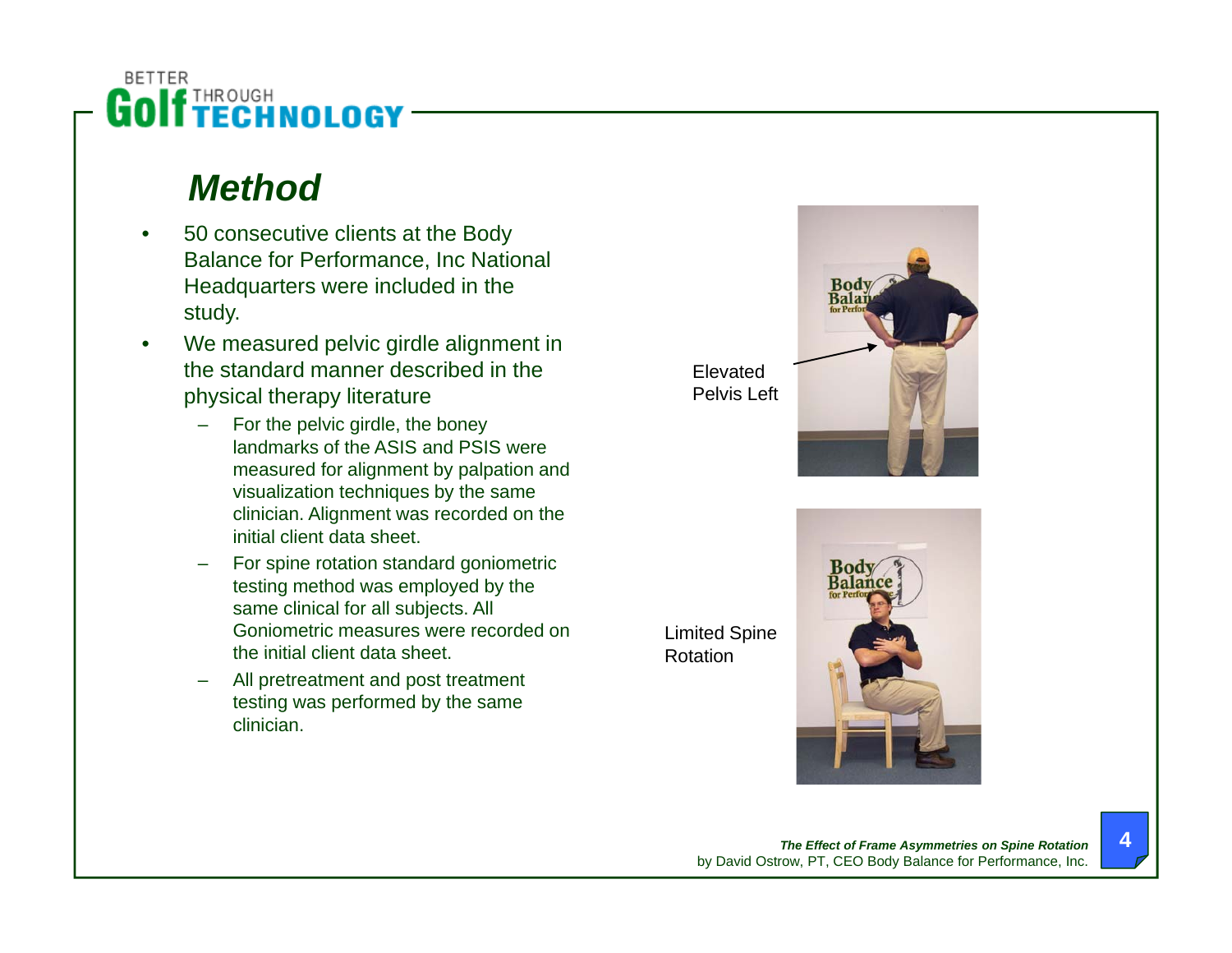# Method

- $\bullet$  All data were collected during the initial performance assessment an at the conclusion of the pelvic alignment training and treatment sessions for each subject.
- • The measurements recorded were directly related to our hypothesis about spine rotation and pelvic girdle asymmetries as these were the variables we decided to test.

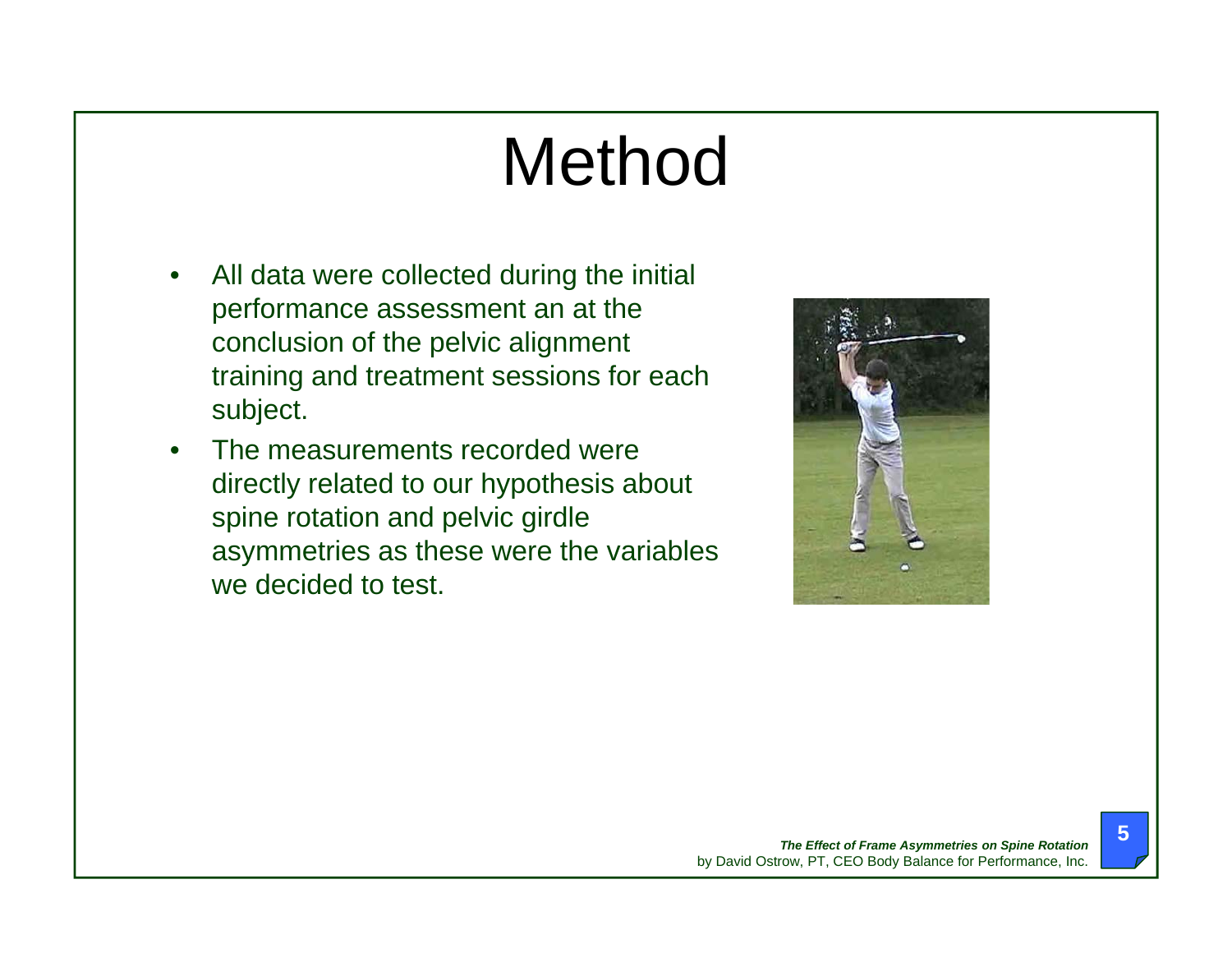

## *Results/Analysis*

### •Summary of the data

- Pelvic Alignment
	- 45 participants had a high right innominate bone
	- 3 participant had a high left innominate bone
	- 2 participants had a level pelvis.
- Spine rotation
	- $\bullet$ The average spine rotation in the participants who had a high right innominate bone was 45 degrees right and 65 degrees left
	- The average spine rotation in participants who had a high left innominate bone was 40 degrees left and 62 degrees right
	- The average spine rotation in the participant who had a level pelvis was 60 degrees left and 63 degrees right.

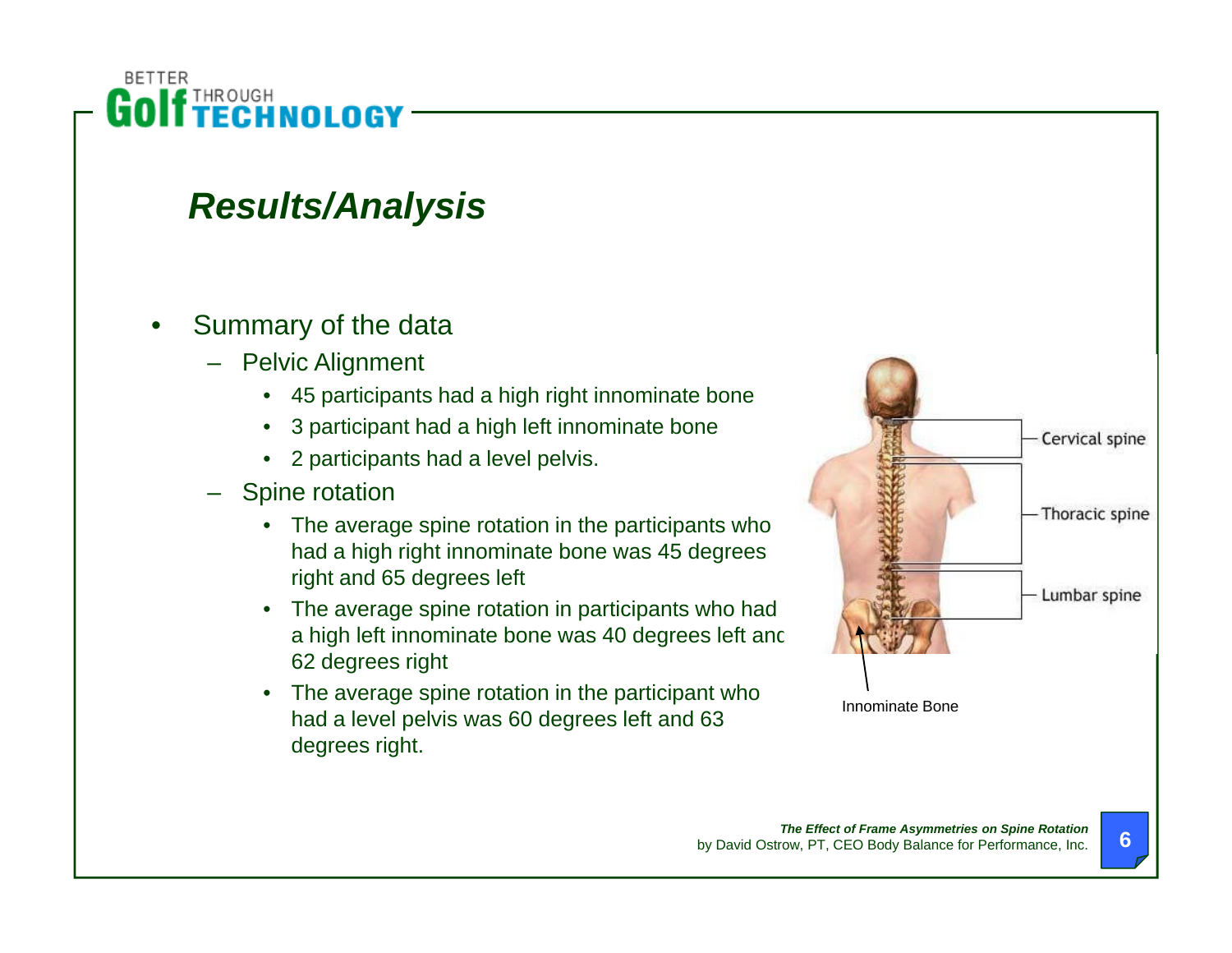#### •Interpretation of the Data

- The data showed that 90% of the participants had a high right pelvic bone, 5% had a high left pelvic bone and 5% were level.
- $-$  The data showed that when there was an elevated pelvic bone, rotation was more limited on the side that was high.
- The data showed that 95% of the clients who received the standard Body Balance for Performance treatment of the pelvic asymmetry increased spine rotation on the more limited side by 35% and on the opposite side by nearly 15% Elevated Innominate Bone
- 95% of our participants had some degree of pelvic girdle asymmetry and asymmetrical spine rotation.

Limited Spine Rotation

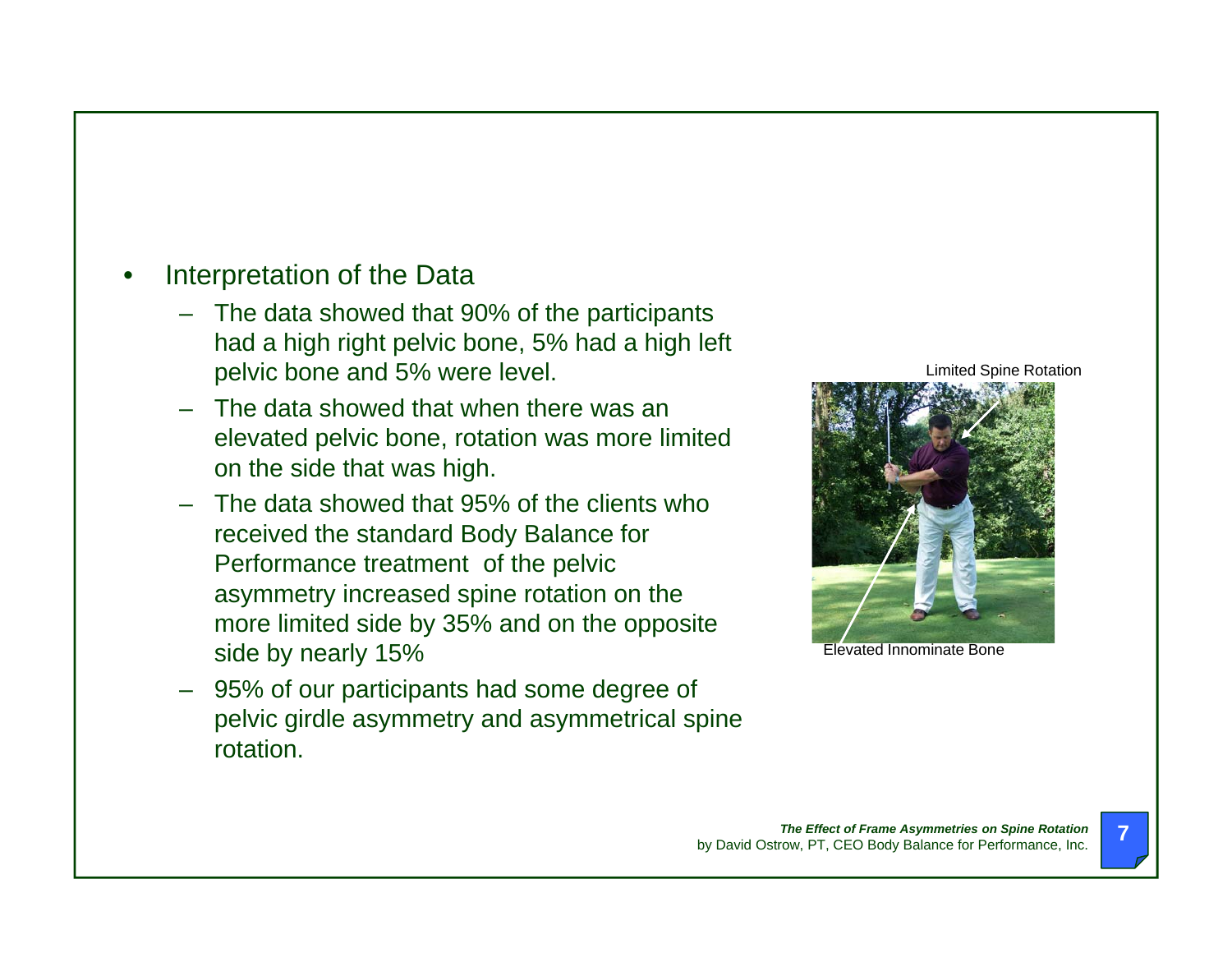

## *Conclusions*

- Based on the data which is in agreement with the epidemiological studies in the medical community, there is a relationship between frame asymmetry and spine rotation.
- – This has implications in golf instruction as it is safe to assume that 95% of golfers have a frame asymmetry and as a result have impaired spinal biomechanics and subsequently impaired shoulder rotation in the golf swing.
- Finally, with proper treatment of the cause of the frame asymmetry, the spinal biomechanics and subsequently spine rotation can be improved.